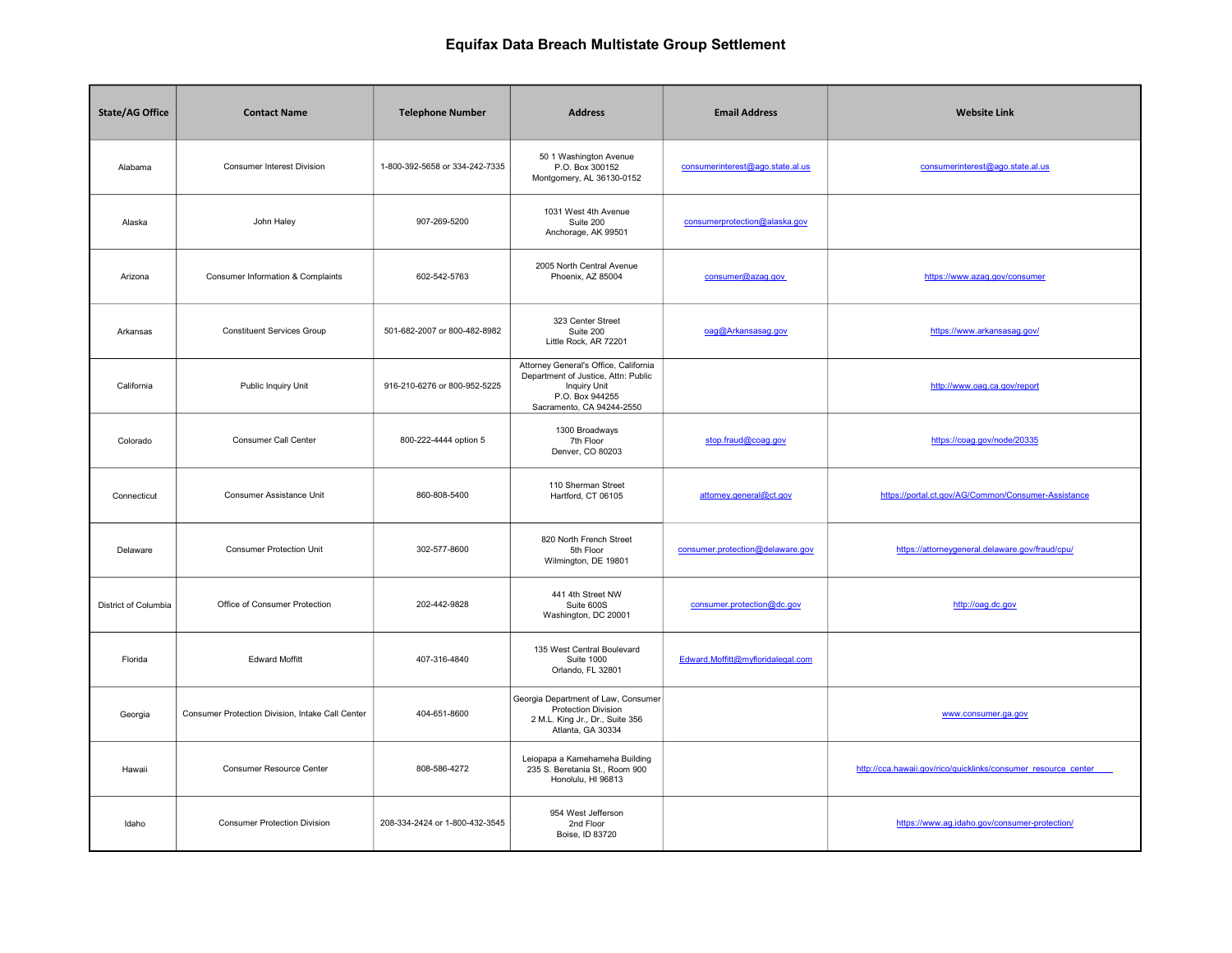| <b>State/AG Office</b> | <b>Contact Name</b>                         | <b>Telephone Number</b>      | <b>Address</b>                                                                                         | <b>Email Address</b>         | <b>Website Link</b>                                                     |
|------------------------|---------------------------------------------|------------------------------|--------------------------------------------------------------------------------------------------------|------------------------------|-------------------------------------------------------------------------|
| Illinois               | Consumer Fraud Hotline                      | 1-800-243-0618               | 500 South Second Street<br>Springfield, IL 62701                                                       |                              | http://www.illinoisattorneygeneral.gov/                                 |
| Indiana                | <b>NOT PARTICIPATING</b>                    |                              |                                                                                                        |                              |                                                                         |
| lowa                   | <b>Consumer Protection Division</b>         | 515-281-5926                 | 1305 East Walnut Street<br>Des Moines, IA 50319                                                        | consumer@ag.iowa.gov         | https://www.iowaattorneygeneral.gov/for-consumers                       |
| Kansas                 | The Consumer Protection Division            | 785-296-3751                 | 120 SW 10th Avenue<br>2nd Floor<br>Topeka, KS 66612                                                    | cprotect@ag.ks.gov           | https://ag.ks.gov/in-your-corner-kansas/home                            |
| Kentucky               | Office of Consumer Protection               | 502-696-5389                 | 1024 Capital Center Drive<br>#200<br>Frankfort, KY 40601                                               |                              | http://ag.ky.gov                                                        |
| Louisiana              | Consumer Section/ Debbie Nolan              | 800-351-4889                 | P.O. Box 94005<br>Baton Rouge, LA 70804-9005                                                           |                              | http://ladoj.ag.state.la.us/ConsumerDisputes                            |
| Maine                  | <b>Consumer Protection Division Hotline</b> | 207-626-8849 or 800-436-2131 | Attorney General's Consumer &<br>Meditation Service<br>6 State House Station<br>Augusta, ME 04333-0006 | consumer.mediation@maine.gov | https://www.maine.gov/ag/consumer/complaints/index.shtml                |
| Maryland               | <b>ID Theft Unit</b>                        | 410-576-6491                 | 200 St. Paul Place<br>Baltimore, MD 21202                                                              | IDTheft@oag.state.md.us      | http://www.marylandattorneygeneral.gov/Pages/IdentityTheft/default.aspx |
| Massachusetts          | <b>NOT PARTICIPATING</b>                    |                              |                                                                                                        |                              |                                                                         |
| Michigan               | <b>Consumer Protection Division</b>         | 517-335-7599 or 877-765-8388 | P.O. Box 30213<br>Lansing, MI 48909                                                                    | cp email@michigan.gov        |                                                                         |
| Minnesota              | <b>Consumer Services Division</b>           | 651-296-3353 or 800-657-3787 | 445 Minnesota Street<br><b>Suite 1400</b><br>Saint Paul, MN 55101                                      |                              |                                                                         |
| Mississippi            | <b>Consumer Protection Division</b>         | 601-359-4230 or 800-281-4418 | P.O. Box 22947<br>Jackson, MS 39225                                                                    | www.ago.state.ms.us          |                                                                         |
| Missouri               | <b>Consumer Protection Hotline</b>          | 800-392-8222                 | P.O. Box 899<br>Jefferson City, MO 65102                                                               |                              | https://ago.mo.gov/app/consumercomplaint                                |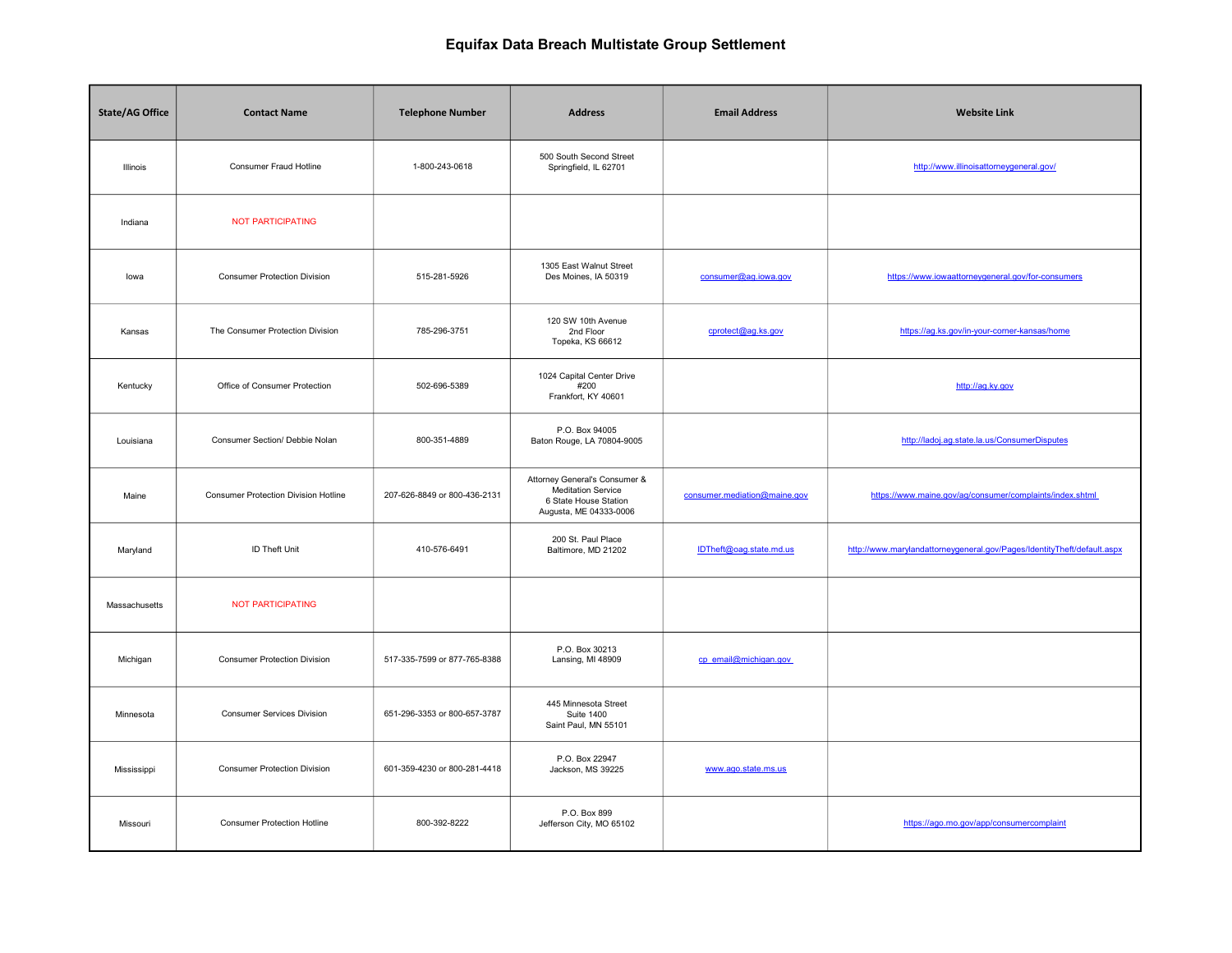| <b>State/AG Office</b> | <b>Contact Name</b>                           | <b>Telephone Number</b>        | <b>Address</b>                                                  | <b>Email Address</b>                   | <b>Website Link</b>                                                  |
|------------------------|-----------------------------------------------|--------------------------------|-----------------------------------------------------------------|----------------------------------------|----------------------------------------------------------------------|
| Montana                | Consumer Call Center                          | 406-444-4500                   | P.O. Box 200151<br>555 Fuller Avenue<br>Helena, MT 49620-0151   | contactocp@mt.gov                      |                                                                      |
| Nebraska               | Consumer Protection Division Mediation Center | 402-471-2682 or 800-727-6432   | 2115 State Capitol<br>Lincoln, NE 68509                         | ago.consumer@nebraska.gov              | https://protectthegoodlife.nebraska.gov/                             |
| Nevada                 | Bureau of Consumer Protection Hotline         | 702-486-3132                   | 100 N. Carson Street<br>Carson City, NV 89701                   | AGCOMPLAINT@ag.nv.gov                  |                                                                      |
| New Hampshire          | <b>Consumer Protection Bureau</b>             | 1-888-468-4454 or 603-271-3641 | 33 Capital Street<br>Concord, NH 03301                          | DOJ-CPB@doj.nh.gov                     | https://www.doj.nh.gov/consumer/index.htm                            |
| New Jersey             | Consumer Service Center                       | 973-504-6200                   | 124 Halsey Street<br>Newark, NJ 07101                           | AskConsumerAffairs@dca.lps.state.nj.us | https://www.njconsumeraffairs.gov/                                   |
| New Mexico             | Advocacy and Intervention Division            | 844-255-9210 Ext 5             | 201 E3rd Street Northwest<br>Suite 300<br>Albuquerque, NM 87102 |                                        | https://www.nmag.gov/file-a-complaint.aspx                           |
| New York               | Millie Hickman & Tarrina Weaver               | 212-416-8433                   | 28 Liberty Street<br>New York, NY 10005                         | ifraud@ag.ny.gov                       | www.ag.ny.gov                                                        |
| North Carolina         | Consumer Hotline                              | 1-877-566-7226 or 919-716-6000 | 114 West Edenton Street<br>Raleigh, NC 27603                    | consumer@ncdoj.gov                     | https://www.ncdoj.gov/                                               |
| North Dakota           | <b>Consumer Protection Division</b>           | 701-328-5570                   | 1050 East Interstate Avenue<br>Suite 200<br>Bismarck, ND 58503  | CPAT@nd.gov                            | https://attorneygeneral.nd.gov/                                      |
| Ohio                   | Ohio Attorney General Help Center             | 800-282-0515                   | 30 East Broad Street<br>14th Floor<br>Columbus, OH 43215        |                                        | https://www.ohioattorneygeneral.gov/About-AG/Contact                 |
| Oklahoma               | <b>Consumer Complaint Division</b>            | 405-521-2029                   | 313 NE 21st Street<br>Oklahoma City, OK 73105                   | consumerprotection@oag.ok.gov          | http://www.oag.ok.gov/Default.aspx?shortcut=consumer-protection&m=18 |
| Oregon                 | <b>Consumer Hotline</b>                       | 1-877-877-9392                 | 1162 Court Street NE<br>Salem, OR 97301-4096                    | help@oregonconsumer.gov                | www.doj.state.or.us                                                  |
| Pennsylvania           | John Abel                                     | 1-800-441-2555                 | 15th Floor, Strawberry Square<br>Harrisburg, PA 17120           | EquifaxPAClaims@attorneygeneral.gov    | www.attorneygeneral.gov                                              |